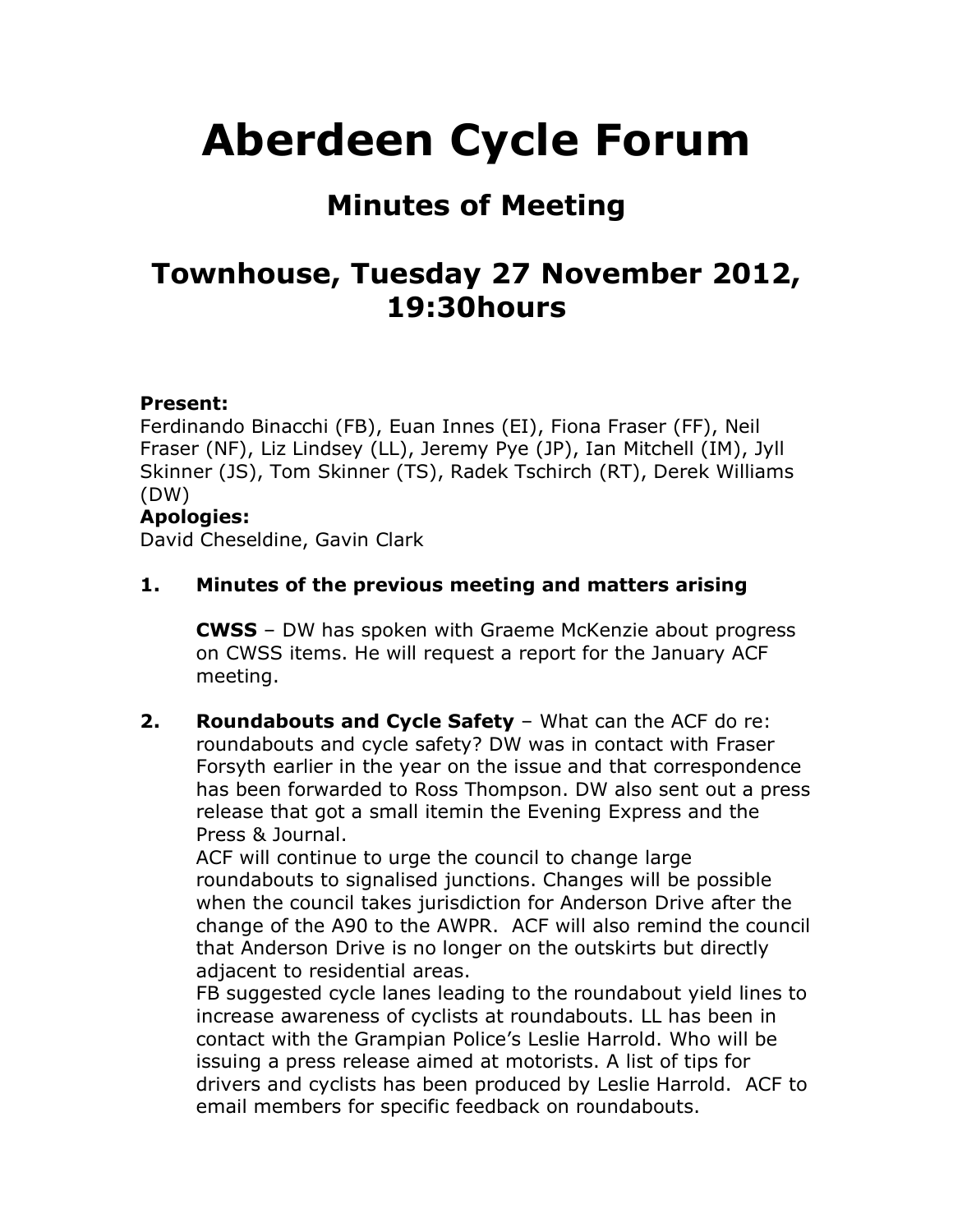**3. Traffic Measures Update** – [cf. the News Item on ACF's website on the same topic] ACC has put in place a trial measure at Guild Street preventing traffic from continuing from Virginia Street onto Guild Street. DW has urged roads to provide signage with adequate warning for cyclists if they do not wish to continue onto the Market Street diversion.

The new junctions on Stronsay Drive and King's Gate in conjunction with the new Tesco do not have ASL in contravention of guidelines. The council has responded to queries by planning a review of the junctions.

Narrow portions of the Westhill Cycle Path near the new business development continue to be unaddressed. IM has been in touch with his councillor about the problem.

The junction on Langstracht at Morrisons is awaiting review.

- **4. Nestrans Meeting** Gavin Clark, LL, IM, JS, and DW will meet with Nestrans on Wednesday, 5 December at 5pm in Marischal College.
- **5. Maidencraig and Loirston Loch Development** The plans made available by the council will need to be watched for internal cycle infrastructure provision and connections to existing external infrastructure. IM and EI will look into Maidencraig and RT and DW will look into Loirston Loch.
- **6. Quality Cycle Corridors** DW has written a piece outlining what the QCC should include. This document will be taken to Barney Crockett and Ross Thomson as a next step. **Action: JS to forward as necessary**

#### **7. AOB**

**Winterising Cycle Routes** – ACF will be in contact with Roads about winterising key cycle routes (the situation on Howes Road brought this to the Forum's attention). It may be too late to make any changes for winter 2012, but we will begin work to get routes on the schedule for winter 2013.

**Pedal on Parliament** – DW alerted ACF to the date for next year's PoP. ACF will send a delegation in May 2013.